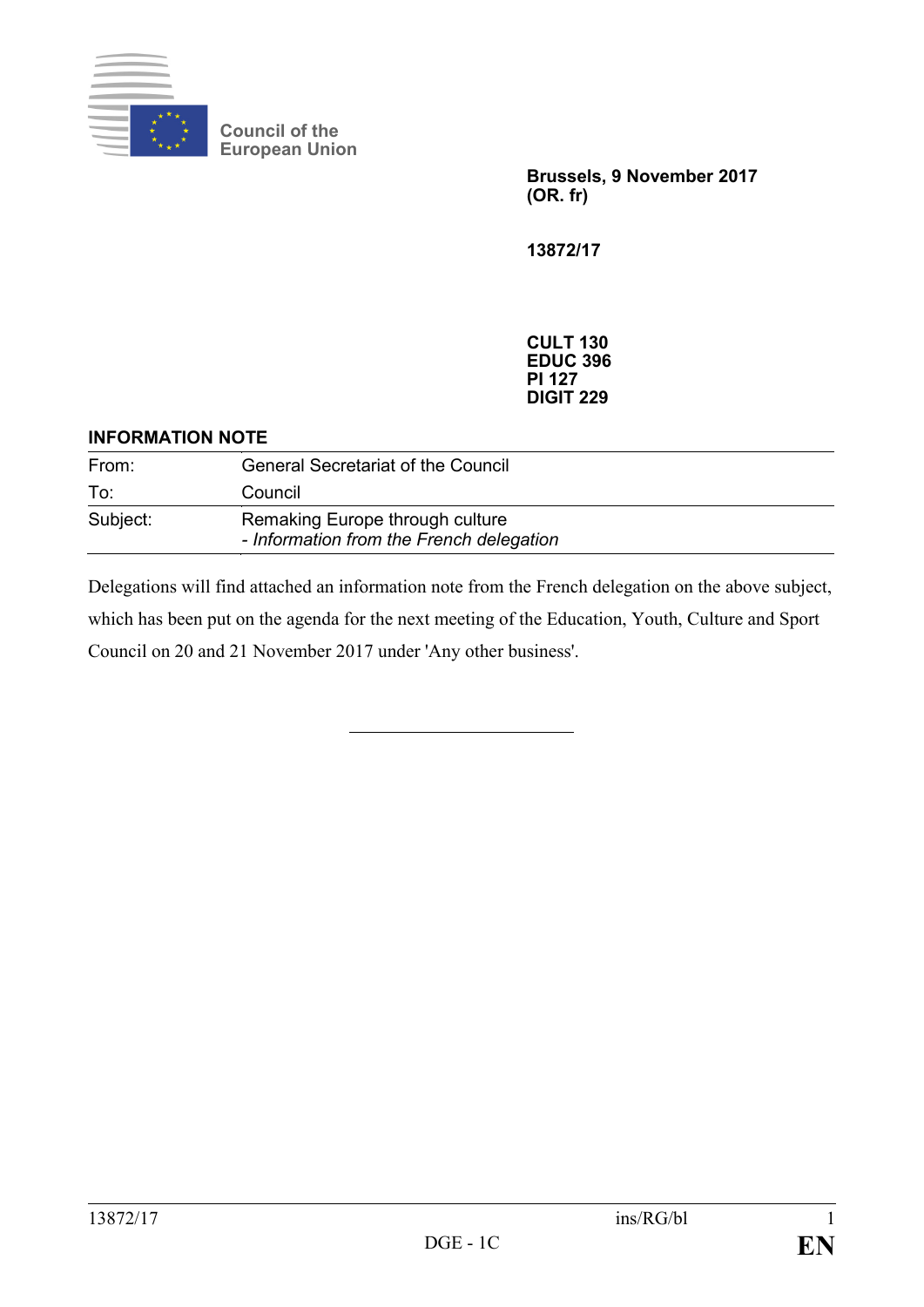## **Remaking Europe through culture**

The French authorities wish to share with the Council of Ministers for Culture and Audiovisual Affairs the ideas that emerged from the meeting of EU Ministers for Culture – entitled 'Remaking Europe through culture' – organised by the French Minister for Culture, in liaison with her German counterpart, on the sidelines of the Frankfurt Book Fair on 11 October 2017.

This informal meeting enabled us to discuss practical initiatives embodying the aim of a 'People's Europe', remade through culture; we also looked at the solutions EU policies may provide to the challenges related to the creation of works and to cultural diversity in the digital age.

## **I. Remaking a 'People's Europe' through culture**

At a time of major crisis in Europe, we firmly believe that culture and the arts can make a greater contribution to bringing individuals and peoples closer together. Our discussions focused on the mobility of artists and of professionals working in the field of culture as a possible response to this challenge. Europe is more than an economic bloc; it is, first and foremost, a great forum for the circulation of ideas, knowledge and creative talent. We therefore believe that, in the light of the schemes already in existence and the needs identified in each of our Member States, it would be beneficial to set up a 'cultural Erasmus' to promote mobility in the cultural sectors. We also believe it is important to devise initiatives that can help to develop a taste for culture among the younger generation, and that can help to integrate migrants by promoting their participation in cultural life and in society.

Access to European culture in all its diversity was referred to as an issue of major concern, which needs to be addressed. The discussions also touched on the question of linguistic diversity, a source of extraordinary richness for Europe, including through translation.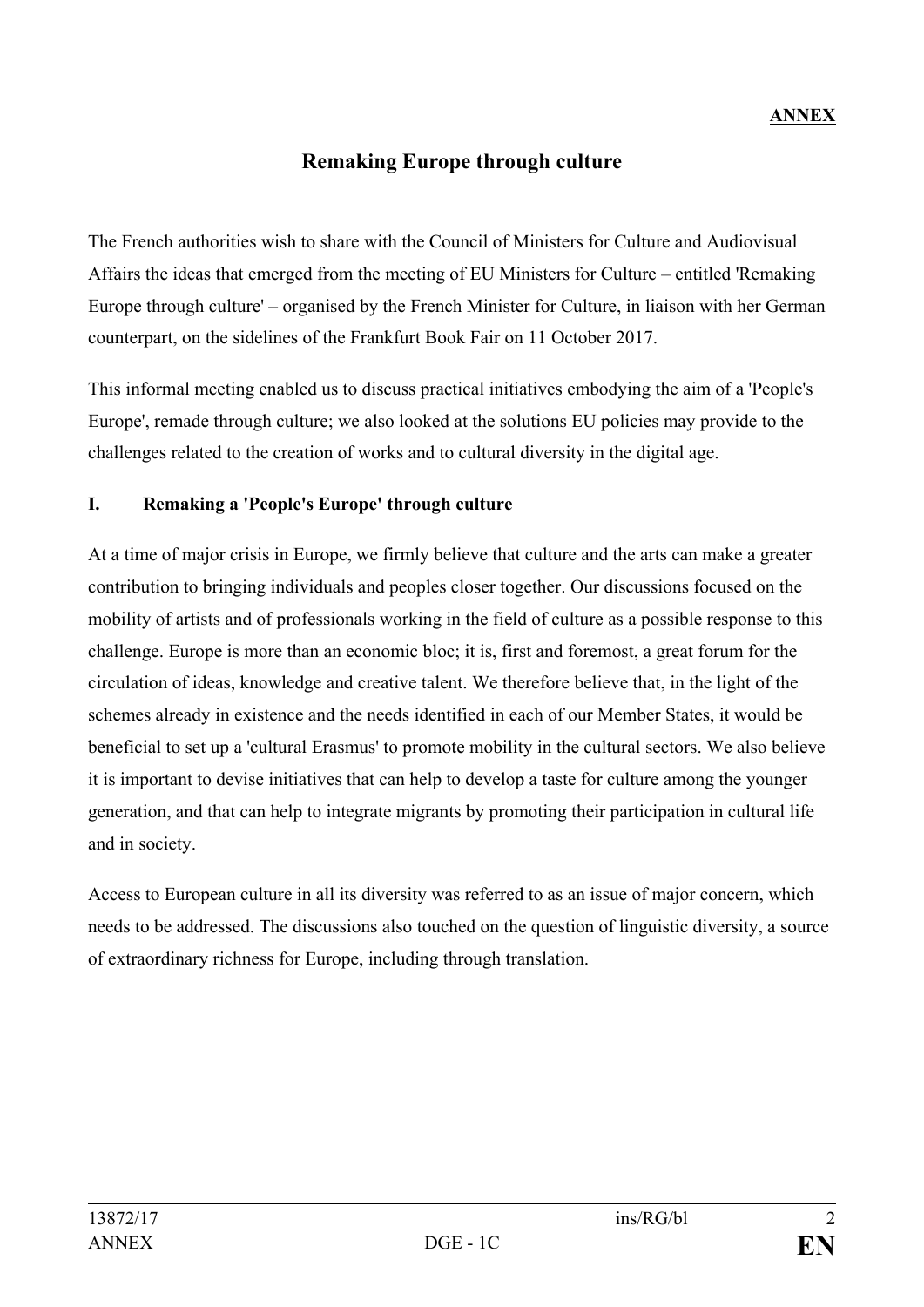We looked at how cultural heritage forms the basis for our common European identity and our future. Indeed, the European Year of Cultural Heritage, which will take place in 2018, is prompting us to think about how, through cultural heritage, we can reclaim our European identity in all its diversity and unity.

Cultural heritage must be protected not just in Europe but also throughout the world, given its importance for the history of humanity. Adopting a flexible, suitable instrument at EU level would make it possible to wage an effective battle against the illicit trafficking of cultural goods.

## **II. Putting cultural issues at the heart of European policies**

In the course of our discussions, there was agreement on the key role to be played by authors in the remaking of Europe. Europe's cultural and creative industries testify to the extraordinary creativity of our continent's artists and enterprises. The basic principles of copyright have ensured that creators of works are remunerated in an efficient manner. The digital revolution has led to the development of new models and practices and the emergence of new stakeholders.

While these new uses have undoubtedly brought benefits, the question of adapting the economic, legal and competitive environment must also be addressed. Another issue is how these new stakeholders can contribute to financing the creation of works. We therefore believe it is necessary to promote an environment which favours copyright as the basis for financing the creation of works. How to achieve fair remuneration for all authors and all forms of artistic creation in the modern digital world, with a view to supporting the uniqueness and diversity of Europe, is something we could discuss together.

It would therefore be useful if we could hold a collective exchange of views on the policy lines the European Union wishes to lay down, for example as part of the ongoing reform of copyright legislation, with the aim of creating a suitable environment in which Europe's cultural industries can flourish in the digital age and ensuring that creators receive fair remuneration for each use of their works. In the course of our discussions, we touched on issues related to value sharing between creators and the large platforms which distribute their works, compliance with the territoriality principle inherent in copyright, particularly in the audiovisual and cinema sector, and enshrining a related right which would enable the additional economic value created by press publishers to be recognised.